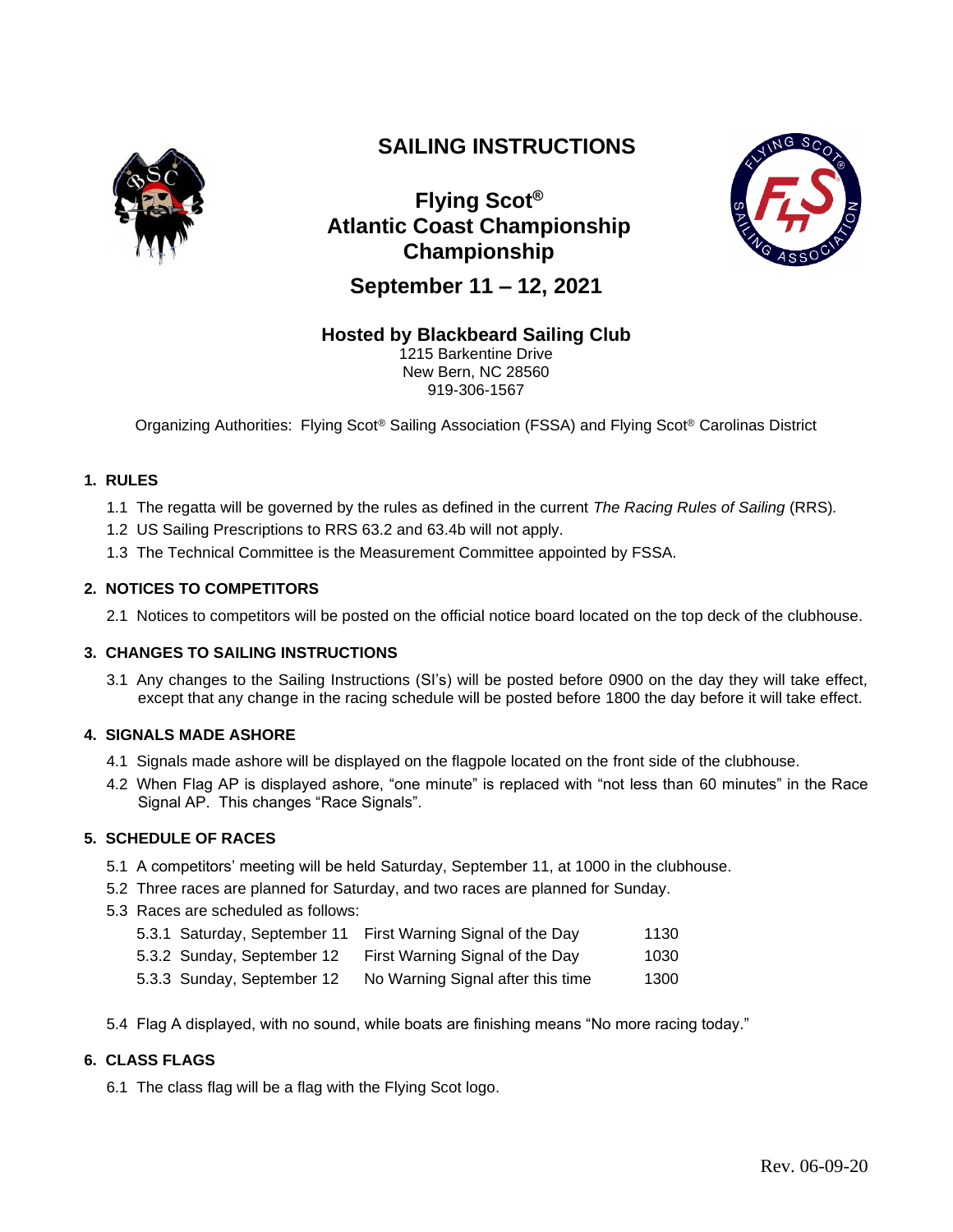#### **7. RADIO COMMUNICATION**

- 7.1 The race committee (RC) will use VHF Channel 67 to communicate with competitors.
- 7.2 Competitors are only to contact the RC on the water in the event of emergencies, safety issues, to retire from a race or report a protest or penalty taken.

#### **8. RACING AREA**

8.1 The race area will be in the open water of the Neuse River in the vicinity of Broad Creek approximately a mile from the club.

## **9. THE COURSES**

- 9.1 The courses to be sailed are Windward-Leeward as shown in the Course Diagram.
- 9.2 There will be an offset mark at the windward mark.
- 9.3 There will be a leeward gate. Boats shall sail between the gate marks in the direction from the previous mark and round either mark. If a gate mark is missing, the remaining mark shall be rounded to port.
- 9.4 Except for the leeward gate, all marks shall be rounded to port.
- 9.5 The course designation will be displayed on the stern of the RC signal vessel.

#### **10. MARKS**

- 10.1 The starting marks will be a 3 foot orange mark and an RC vessel.
- 10.2 The windward mark will be an orange tetrahedron.
- 10.3 The offset mark will be an orange ball.
- 10.4 The gate marks will be 5 foot yellow tetrahedrons.
- 10.5 The finishing marks will be a 3 foot yellow mark and an RC vessel.
- 10.6 Change marks will be 5 foot yellow tetrahedrons, and the gate marks will also have a red or black band around them. If the course is changed again, the original marks will be used.

#### **11. SAFETY CHECK-IN**

11.1 When the RC signal vessel displays Code Flag L prior to the first warning signal each day, competitors shall sail past the stern of the signal boat on starboard tack and hail their sail number until acknowledged by the RC. Only the RC may protest alleged breaches of this sailing instruction. Each time a boat breaks this sailing instruction, it shall be posted on the Official Notice Board. The second time, and every time thereafter that a boat breaks this sailing instruction, the penalty shall be applied to the first race of the day on which the 2nd or 3rd infraction occurred and shall be: 1) the Scoring Penalty calculated as stated in rule 44.3(c) or 2) another penalty. This changes RRS 60.1 and 60.3.

#### **12. THE START**

- 12.1 The starting line will be between an orange flag on the RC signal vessel at the starboard end, and the course side of the starting mark on the port end.
- 12.2 As a courtesy, the warning signal may be preceded by a VHF announcement to alert competitors that a starting sequence is about to begin.
- 12.3 As a courtesy, the RC may, after the starting signal, hail the sail and/or bow numbers of OCS boats via VHF radio. The delay of such hails, the order of hailing, the failure of the RC to hail, or the failure of a competitor to hear such a hail shall not be grounds for redress. This changes RRS 62.1(a).
- 12.4 A boat that does not start within 4 minutes after her division's starting signal will be scored DNS without a hearing. This changes RRS 63.1 and A5.1.

#### **13. CHANGED OR SHORTENED COURSE**

13.1 No course shall be shortened to fewer than three legs, two of which shall be to windward, and the second windward leg shall be approximately as long as the first. The leg of the course from the windward mark to the offset mark will not count as a leg of the course for this rule.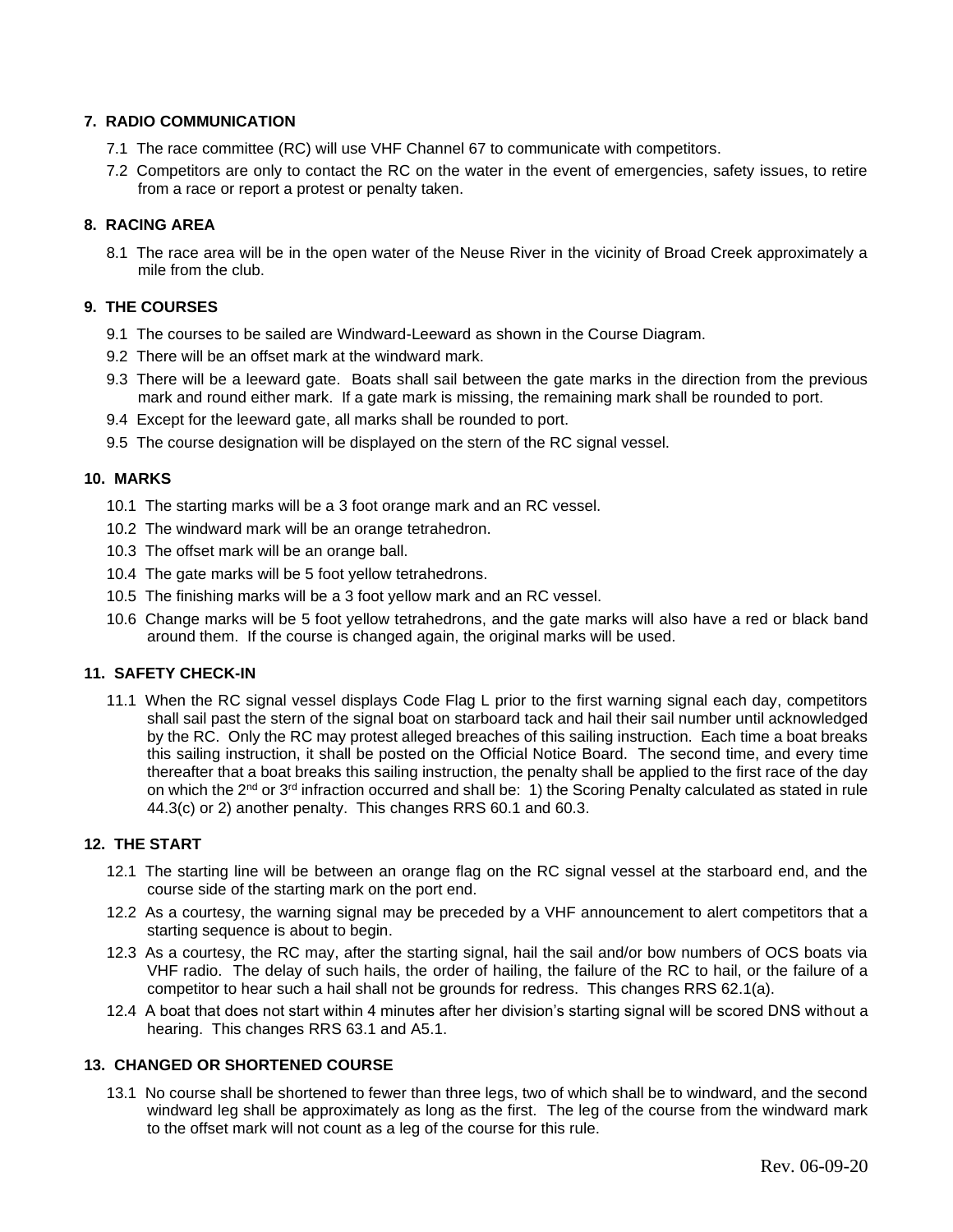#### **14. THE FINISH**

- 14.1 The finish will be between a blue flag on an RC vessel and the course side of the finishing mark.
- 14.2 Boats that retire before finishing should inform the RC as soon as possible and may do so by VHF radio.

#### **15. PENALTY SYSTEM**

- 15.1 RRS Appendix V Alternative Penalties
	- 15.1.1 <u>V1 Penalty At The Time Of An Incident</u>: The first two sentences of rule 44.1 are changed to: 'A boat may take a One-Turn Penalty when she may have broken one or more rules of Part 2 or rule 31 in an incident while *racing*. However, when she may have broken one or more rules of Part 2 while in the *zone* around a *mark* other than a starting *mark*, her penalty shall be a Two-Turns Penalty.
	- 15.1.2 V2 Post-Race Penalties:
		- 15.1.2.1 Provided that rule 44.1(b) does not apply, a boat that may have broken one or more rules of Part 2 or rule 31 in an incident may take a Post-Race Penalty at any time after the race until the beginning of a protest hearing involving the incident.
		- 15.1.2.2 A Post-Race penalty is a 30% Scoring Penalty calculated as stated in rule 44.3(c). However, rule 44.1(a) applies.
		- 15.1.2.3 A boat takes a Post-Race Penalty by delivering to the race office a written statement that she accepts the penalty and that identifies the race number and where and when the incident occurred.

#### **16. TIME LIMITS**

- 16.1 The following time limits apply to each race:
	- 16.1.1 The time limit for the first boat to pass the first mark will be 30 minutes, and for the first boat to sail the course and finish will be 90 minutes.
	- 16.1.2 If either of these limits is not met, the race will be abandoned.
	- 16.1.3 Boats failing to finish within 30 minutes of the first boat to sail the course and finish in each Division will be scored Time Limit Expired (TLE) as described in the SCORING section below. This changes RRS 35 and A10.

#### **17. PROTEST AND REDRESS**

- 17.1 Protests: Protest forms will be available inside the clubhouse and shall be filed within 60 minutes of the RC signal vessel docking time, which will be posted on the official notice board. The order of protests will be posted within 15 minutes of the end of the protest time. Protests will be held inside the clubhouse approximately in the order received.
- 17.2 Redress Request: If the RC posts a list of boats scored OCS, ZFP, UFD, NSC or BFD on the official notice board, a request for redress shall be made no later than 30 minutes after posting or the protest time limit, whichever is later. This changes RRS 62.2.
- 17.3 On the last day of racing, a request for reopening a hearing or a request for redress based on a Protest Committee decision shall be delivered no later than 30 minutes after the decision was posted. This changes RRS 62.2 and 66.

## **18. SCORING**

- 18.1 The Low Point System of Appendix A of the RRS will apply with the following modifications:
	- 18.1.1 One race must be completed to constitute a series.
	- 18.1.2 Each boat's score shall be the total of her race scores, and no score shall be excluded. This changes RRS A2.1.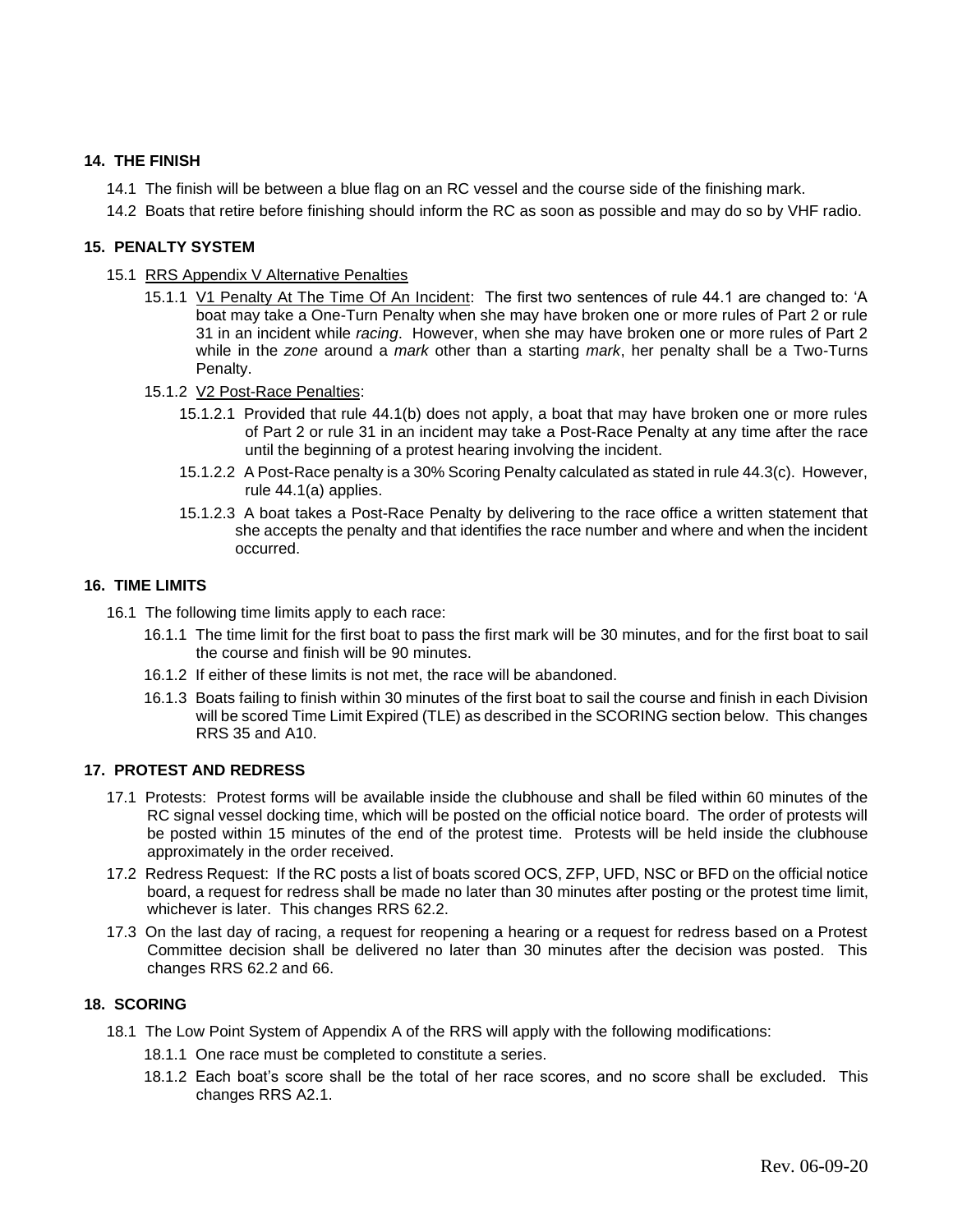- 18.1.3 A boat scored DNC, DNS, OCS, UFD, BFD, NSC, DNF, RET, DSQ or DNE shall be scored points for the finishing place one more than the number of boats assigned to its Division. This changes RRS A5.1 and A5.3 will not apply.
- 18.1.4 A boat scored TLE will be awarded points two greater than the last boat assigned to its Division to sail the course and finish within the 30 minute time limit. This changes RRS 35, A4, A5.1 and A5.2.

#### **19. SUPPORT BOATS**

19.1 A competitor shall not use support or spectator personnel or their equipment, including tow vessels, while away from the dock unless they have been pre-approved by the Protest Committee, RC, or made available to all competitors by an Organizing Authority.

#### **20. PRIZES**

20.1 Trophies will be awarded as stated in the Notice of Race.

#### **21. DISCLAIMER OF LIABILITY**

21.1 The disclaimer is as stated in the Notice of Race.